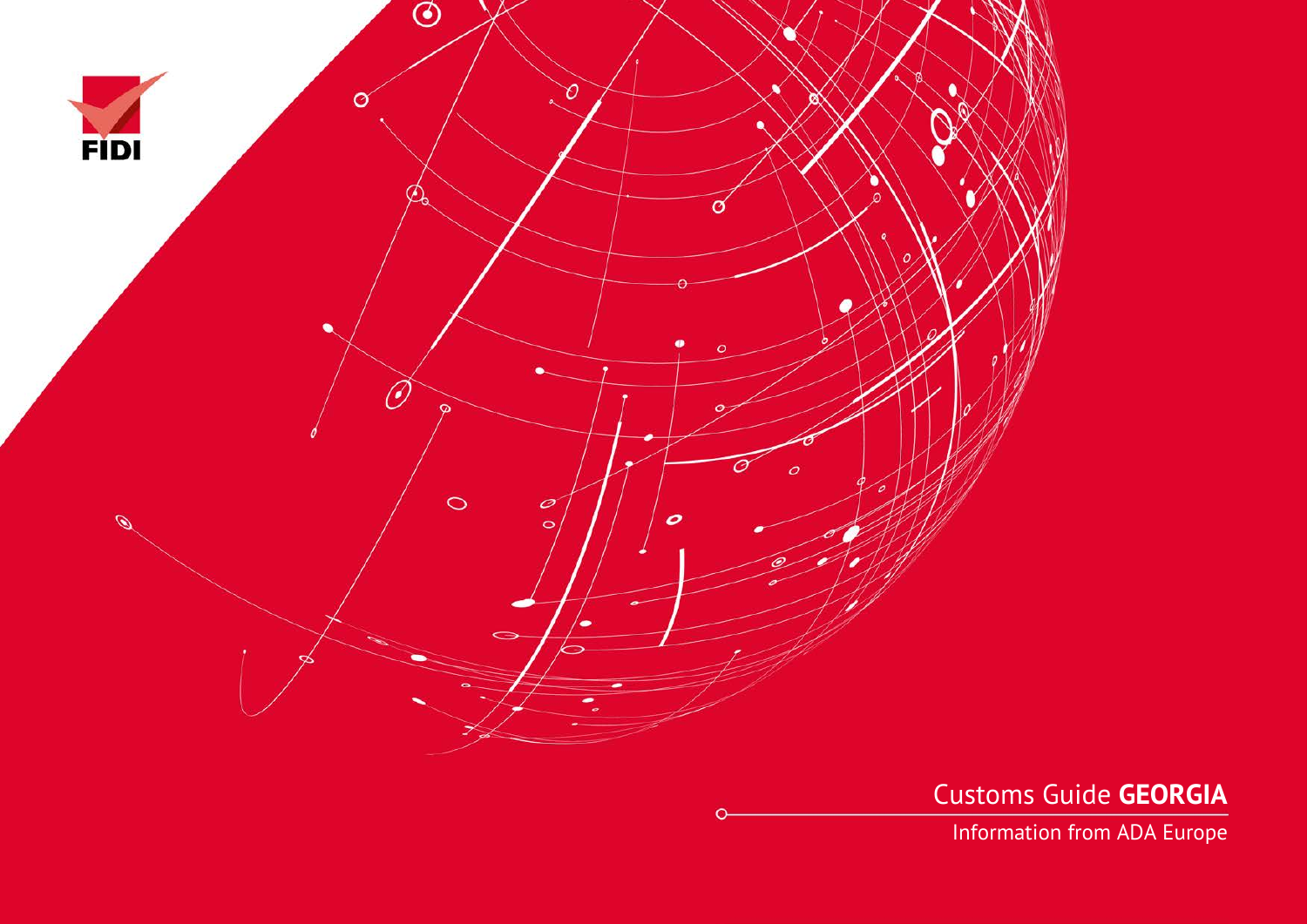## **Customs guide** GEORGIA

## **The global quality standard for international moving.**

The FAIM label is your global assurance for a smooth, safe and comprehensive relocation process.







| <b>GOODS</b>                                                                              | <b>DOCUMENTS REQUIRED</b>                                                                                                                                                                                                                                                                                                                                                                      | <b>CUSTOMS PRESCRIPTIONS</b>                                                                                                                                                                                           | <b>REMARKS</b>                                                                                                                                                                                                                                                                                                                                                                                                                                                                                                                                                                                                                                                                              |
|-------------------------------------------------------------------------------------------|------------------------------------------------------------------------------------------------------------------------------------------------------------------------------------------------------------------------------------------------------------------------------------------------------------------------------------------------------------------------------------------------|------------------------------------------------------------------------------------------------------------------------------------------------------------------------------------------------------------------------|---------------------------------------------------------------------------------------------------------------------------------------------------------------------------------------------------------------------------------------------------------------------------------------------------------------------------------------------------------------------------------------------------------------------------------------------------------------------------------------------------------------------------------------------------------------------------------------------------------------------------------------------------------------------------------------------|
| Used household Goods & Personal Effects<br>(status non-Diplomatic) foreigner              | AWB/BL/CMR copy (whichever is issued).<br>Consignee's passport copy.<br>General packing list.<br>Detailed list.<br>Proforma invoice.<br>Notarized Power of Attorney (text that<br>should be added will be provided by local<br>agent)<br>If Consignee is a foreign citizen, the<br>Consignee's addresses in Georgia as well as<br>per international Passport country of origin<br>is required. | 18% VAT Applies from CIF value.<br>Import fee applies as follow, if total cargo<br>value:<br>up to 3000 GEL @ 100 GEL<br>٠<br>• from 3000 GEL up to 15 000 GEL @ 300<br><b>GEL</b><br>more than 15000 GEL $@$ 400 GEL. | Once all docs passed to GEO customs cargo<br>will enter the line: there is a system at<br>customs which applies only non-diplomatic<br>cargos, during import Customs clearance<br>once all docs are submitted to Customs.<br>If the system shows light either Yellow or<br>Red:<br>■ Yellow means everything is in order<br>and clearance will be completed<br>shortly;<br>means Customs officer will check<br>all docs properly again, open some<br>boxes & expertise the contents<br>according to provided docs and in case<br>of any discrepancy Consignee will be<br>charged with Penalty which starts<br>from US\$ 700.00 up to US\$ 1000-<br>1500 depending on non-declared<br>items. |
| Used household Goods & Personal Effects<br>returning Georgian citizen Diplomat (rotation) | AWB/BL/CMR copy (whichever is issued).<br>Consignee's passport copy.<br>General packing list.<br>Detailed list.<br>Proforma invoice.<br>Notarized Power of Attorney (text that<br>should be added should be provided by local<br>agent).                                                                                                                                                       | Free from VAT /Tax & Duties but letter from<br>Ministry of Foreign Affairs must be provided.                                                                                                                           |                                                                                                                                                                                                                                                                                                                                                                                                                                                                                                                                                                                                                                                                                             |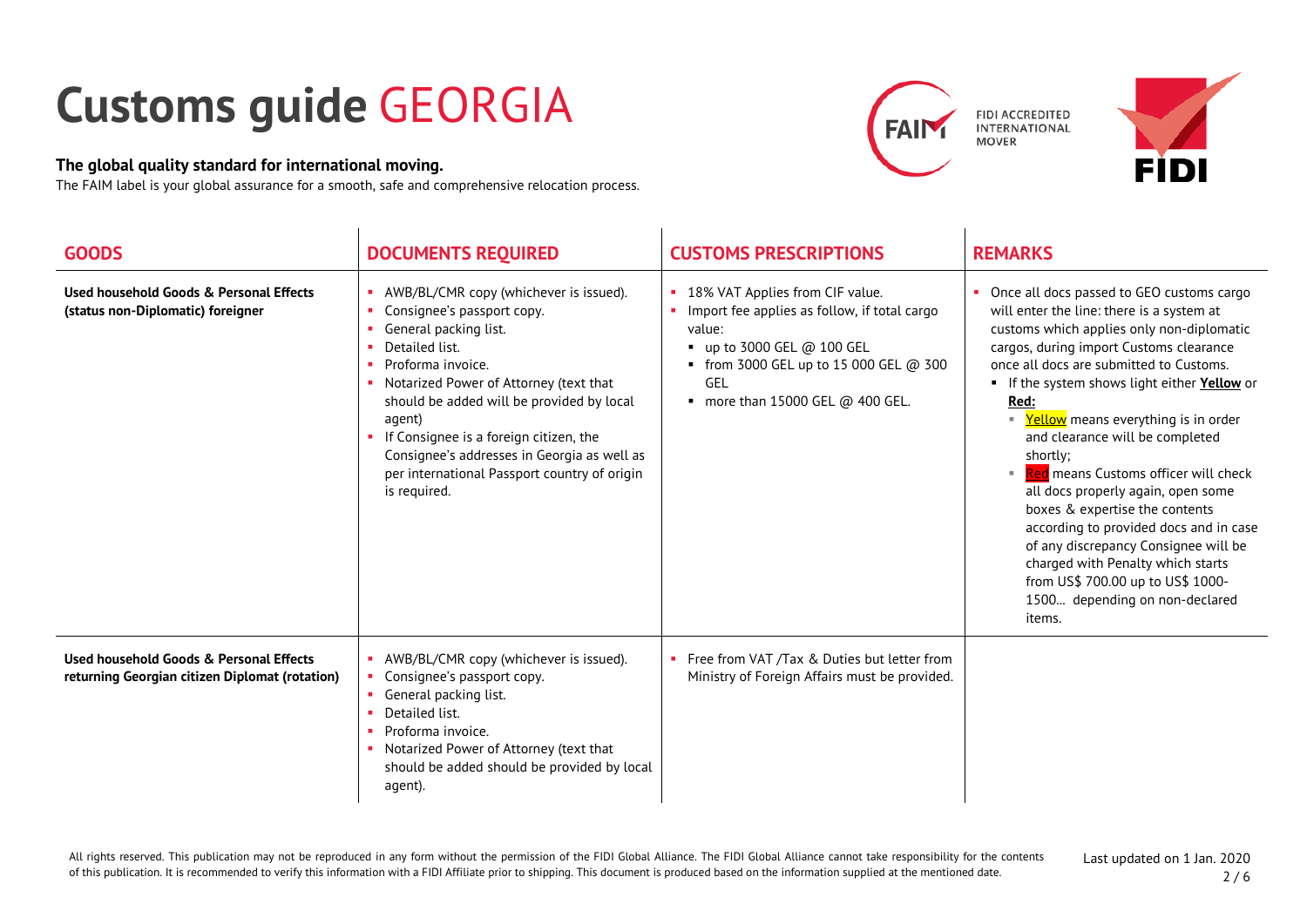| <b>GOODS</b>                                                                                            | <b>DOCUMENTS REQUIRED</b>                                                                                                                                                                                                                                                                                                                                                                                      | <b>CUSTOMS PRESCRIPTIONS</b>                                                                                                                                                                                                                                                                                                                                                                                                                               | <b>REMARKS</b>                                                                                                                                                                                                                                                                                                                                                                                                                                                                                                                                                                                                                                                                                  |
|---------------------------------------------------------------------------------------------------------|----------------------------------------------------------------------------------------------------------------------------------------------------------------------------------------------------------------------------------------------------------------------------------------------------------------------------------------------------------------------------------------------------------------|------------------------------------------------------------------------------------------------------------------------------------------------------------------------------------------------------------------------------------------------------------------------------------------------------------------------------------------------------------------------------------------------------------------------------------------------------------|-------------------------------------------------------------------------------------------------------------------------------------------------------------------------------------------------------------------------------------------------------------------------------------------------------------------------------------------------------------------------------------------------------------------------------------------------------------------------------------------------------------------------------------------------------------------------------------------------------------------------------------------------------------------------------------------------|
| Used household Goods & Personal Effects<br>(Status Non-Diplomatic)<br><b>Returning Georgian citizen</b> | • AWB/BL/CMR copy (whichever is issued).<br>Consignee's passport copy.<br>m.<br>General Packing list.<br>Detailed list.<br>Proforma invoice.<br>Notarized Power of Attorney (text that<br>should be added will be provided by local<br>agent).                                                                                                                                                                 | If Georgian citizen were out of Georgia more<br>than 6 months and the total cargo value<br>does not exceed 15,000 GEL, it will be<br>exempted one time only from VAT/Import<br>fee payments, if not then below applies:<br>• 18% VAT Applies from CIF value.<br>• Import fee applies as follow, if total cargo<br>value:<br>$\blacksquare$ up to 3000 GEL @ 100 GEL<br>" from 3000 GEL up to 15 000 GEL $@$<br>300 GEL<br>more than 15000 GEL $@$ 400 GEL. | Once all docs passed to GEO customs cargo<br>will enter the line: there is a system at<br>customs which applies only non-diplomatic<br>cargos, during import Customs clearance<br>once all docs are submitted to Customs.<br>If the system shows light either Yellow or<br>Red:<br>■ Yellow means everything is in order<br>and clearance will be completed<br>shortly:<br>Red means Customs officer will check<br>all docs properly again, open some<br>boxes & expertise the contents<br>according to provided docs and in case<br>of any discrepancy Consignee will be<br>charged with penalty which starts<br>from US\$ 700.00 up to US\$ 1000-<br>1500 depending on non-declared<br>items. |
| Used household Goods & Personal Effects<br>(Diplomatic)                                                 | AWB/BL/CMR copy (whichever is issued).<br>• Consignee's passport copy.<br>Consignee's Dip Card copy.<br>• General Packing list copy.<br>Original Letter from Consignee's local<br>Diplomatic GEO organization and/or<br>Embassy. Draft will be provided by local<br>agent.<br>Original proforma invoice from Consignee's<br>local Diplomatic GEO (per requirement) -<br>draft will be provided by local agent. | • Free from VAT /Tax & Duties.                                                                                                                                                                                                                                                                                                                                                                                                                             | • Smooth import formalities.                                                                                                                                                                                                                                                                                                                                                                                                                                                                                                                                                                                                                                                                    |
| Vehicle (Status Non-Diplomatic)<br>Foreigner and/or returning Georgian citizen                          | BL/CMR copy (whichever is issued).<br>Consignee's passport copy.<br>• Copy of Vehicle's Certificate of<br>Title/Technical passport.<br>Proforma invoice.<br>Notarized Power of Attorney - text that                                                                                                                                                                                                            | • Excise and import fee applies which<br>depends on Vehicle's Year of manufacture<br>and engine cubic<br>Capacity.<br>• For returning Georgian citizen:<br>• If Georgian citizen were out of Georgia                                                                                                                                                                                                                                                       |                                                                                                                                                                                                                                                                                                                                                                                                                                                                                                                                                                                                                                                                                                 |

All rights reserved. This publication may not be reproduced in any form without the permission of the FIDI Global Alliance. The FIDI Global Alliance cannot take responsibility for the contents of this publication. It is recommended to verify this information with a FIDI Affiliate prior to shipping. This document is produced based on the information supplied at the mentioned date.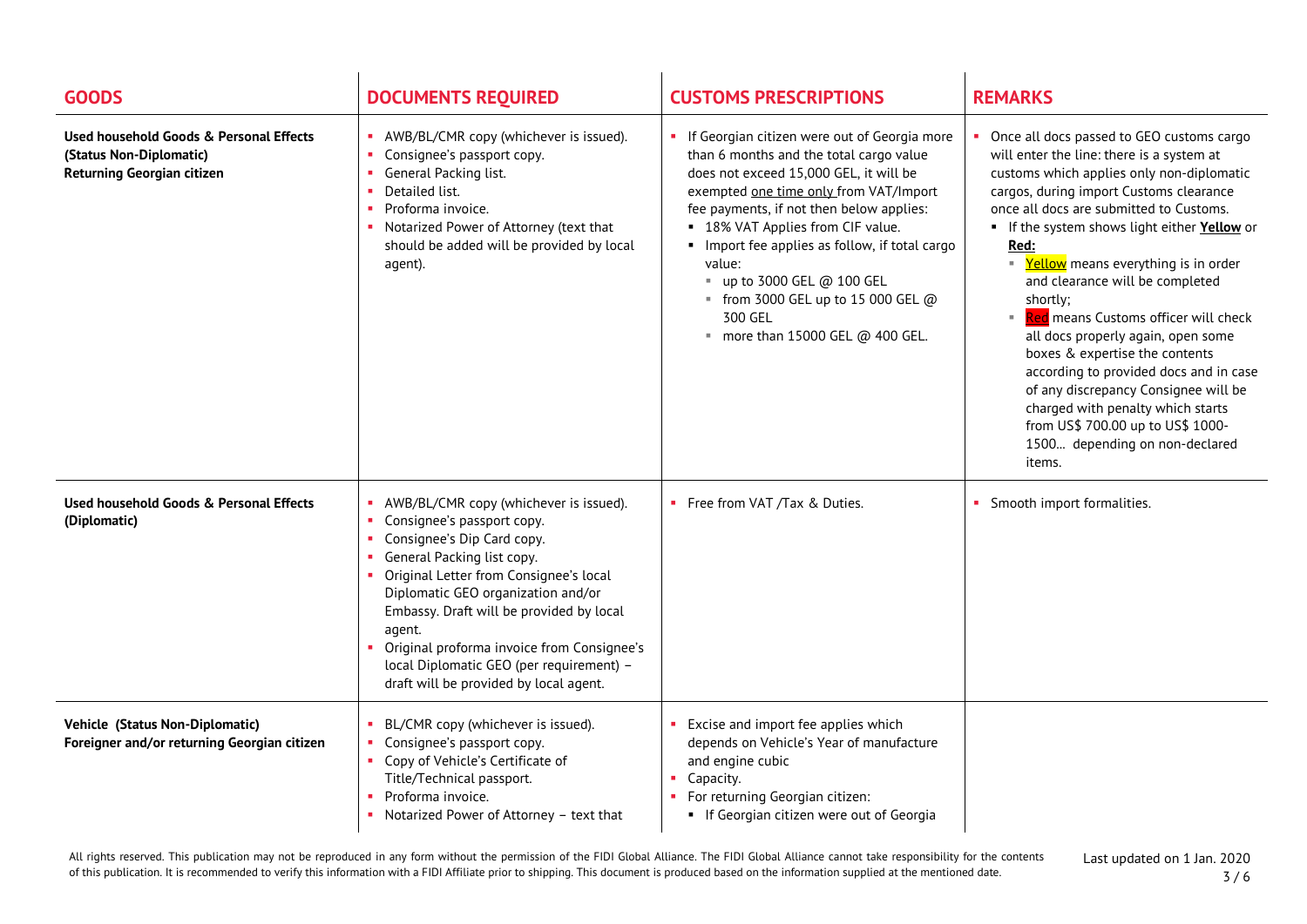| <b>GOODS</b>                    | <b>DOCUMENTS REQUIRED</b>                                                                                                                                                                                                                                                                                                                                                                                                                                                                                       | <b>CUSTOMS PRESCRIPTIONS</b>                                                                                                                                                                                         | <b>REMARKS</b>                                                                                                                                                                                                                                                                                                       |
|---------------------------------|-----------------------------------------------------------------------------------------------------------------------------------------------------------------------------------------------------------------------------------------------------------------------------------------------------------------------------------------------------------------------------------------------------------------------------------------------------------------------------------------------------------------|----------------------------------------------------------------------------------------------------------------------------------------------------------------------------------------------------------------------|----------------------------------------------------------------------------------------------------------------------------------------------------------------------------------------------------------------------------------------------------------------------------------------------------------------------|
|                                 | should be added will be provided by local<br>agent.<br>If Consignee is a foreigner, his addresses in<br>Georgia as well as per international passport<br>of country of origin are required.                                                                                                                                                                                                                                                                                                                     | more than 6 months, it will be exempted<br>one time only from excise/Import fee<br>payments, if not then charges apply.                                                                                              |                                                                                                                                                                                                                                                                                                                      |
| <b>Vehicle</b><br>(Diplomatic)  | BL/CMR copy (whichever is issued).<br>• Consignee passport copy.<br>• Consignee's Dip Card copy.<br>• Copy of Vehicle's Certificate of<br>Title/Technical passport.<br>• Proforma invoice.<br>• Original Letter from Consignee's local<br>Diplomatic GEO organization and/or<br>Embassy. Draft will be provided by local<br>agent.<br>• Letter from the Revenue Services.<br>• Original Proforma invoice from Consignee's<br>local Diplomatic GEO (per requirement) -<br>draft will be provided by local agent. | • Free from VAT /Tax & Duties.                                                                                                                                                                                       |                                                                                                                                                                                                                                                                                                                      |
| <b>Pets</b><br>(Non-Diplomatic) | • AWB copy.<br>• Consignee's Passport copy.<br>Proforma invoice.<br>• Notarized Power of Attorney - text that<br>should be added will be provided by local<br>agent.<br>• If Consignee is a foreigner both the<br>addresses in Georgia as well as per<br>international passport country of origin are<br>required.<br>• Pet's passport copy (with all vaccinations &<br>Chip Number).<br>• Pet photos.<br>• Vet/Health certificate copy.<br>Import Permit                                                       | 18% VAT Applies from CIF value.<br>Import fee applies as follow, if total cargo<br>value:<br>$\bullet$ up to 3000 GEL @ 100 GEL<br>• from 3000 GEL up to 15 000 GEL @ 300<br>GEL<br>more than 15000 GEL $@$ 400 GEL. | Once Registration TAX ID (nine-digit code) is<br>obtained and passed to Consignee, he/she<br>must activate it at Revenue Service, which is<br>located at Kostava str # 36 Tbilisi. That will<br>enable your local agent to upload Health<br>/Vet docs at Revenue service website during<br>import customs Clearance. |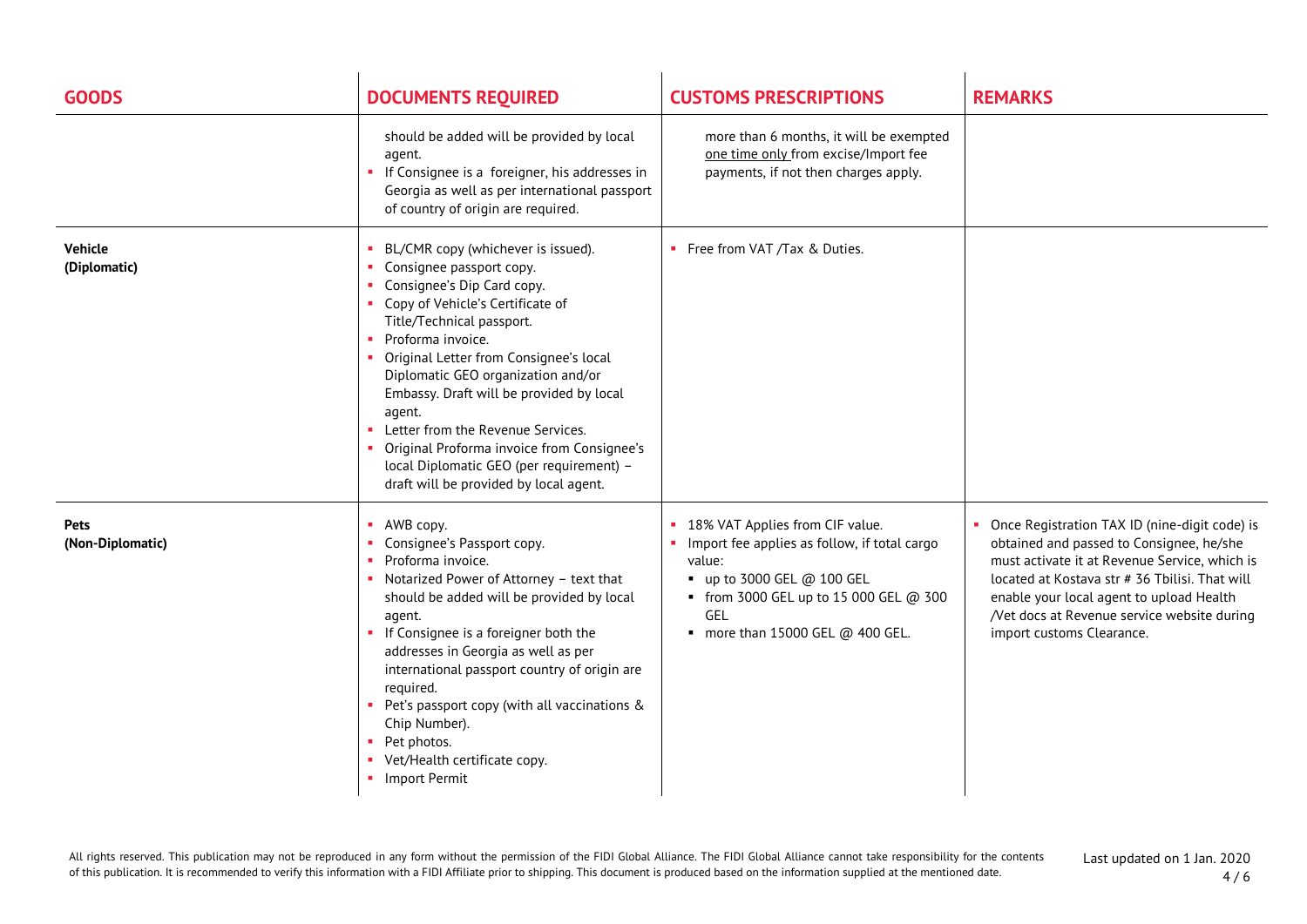| <b>GOODS</b>                | <b>DOCUMENTS REQUIRED</b>                                                                                                                                                                                                                                                                                                                                 | <b>CUSTOMS PRESCRIPTIONS</b>  | <b>REMARKS</b> |
|-----------------------------|-----------------------------------------------------------------------------------------------------------------------------------------------------------------------------------------------------------------------------------------------------------------------------------------------------------------------------------------------------------|-------------------------------|----------------|
| <b>Pets</b><br>(Diplomatic) | AWB copy.<br>Consignee's passport copy.<br>Consignee's Dip. Card copy.<br>Proforma invoice.<br>Original Letter from Consignee's local<br>Diplomatic GEO organization and/or<br>Embassy - draft will be provided by local<br>agent.<br>Pet's Passport copy (with all vaccinations &<br>Chip Number).<br>Pet/Kennel photos.<br>Vet/Health certificate copy. | • Free from VAT /Tax & Duties |                |